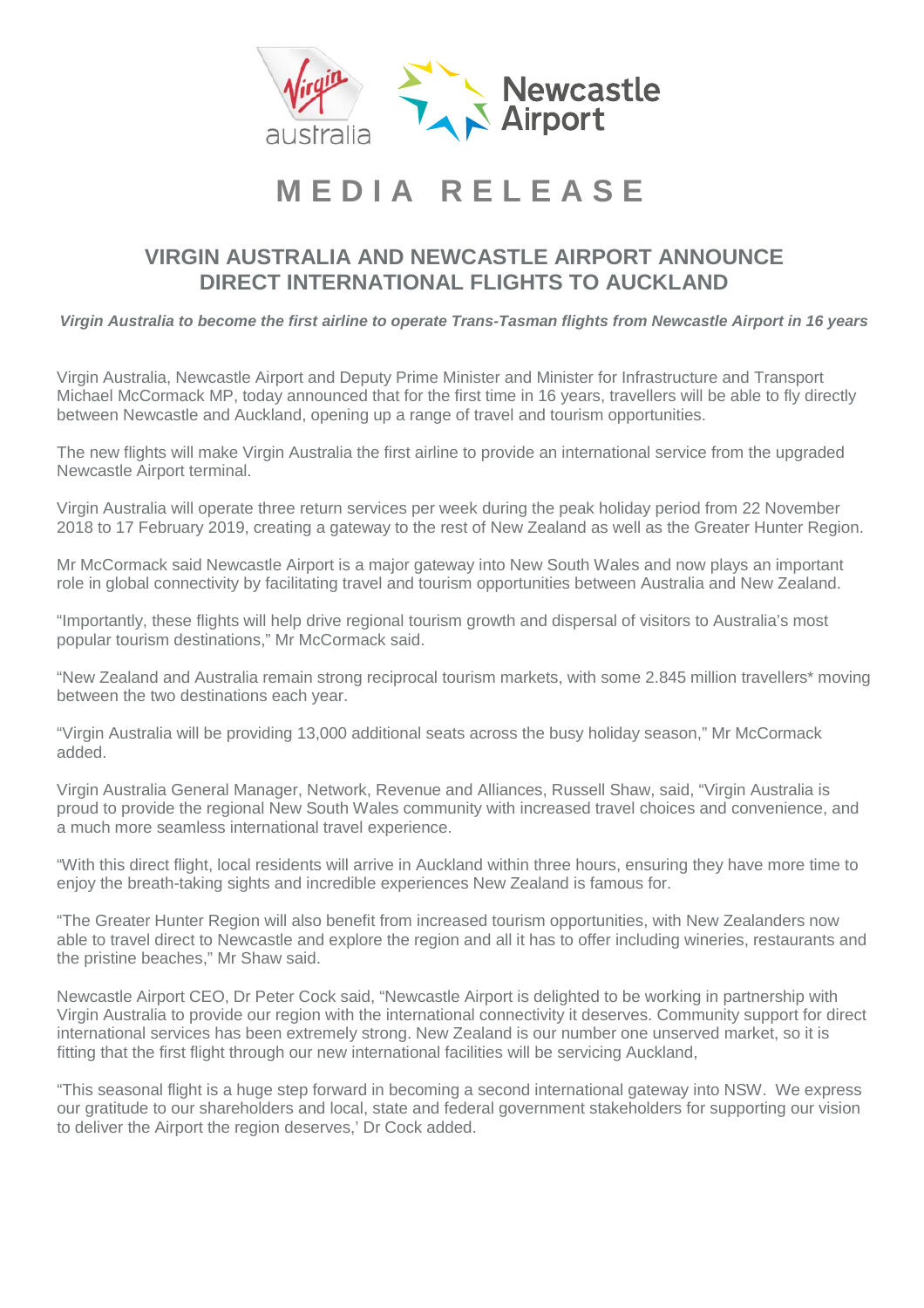

The new flights between Newcastle and Auckland are on sale now at **www.virginaustralia.com** for AUD\$199 one-way, excluding checked baggage.<sup>[1](#page-1-0)</sup>

**Virgin Australia Newcastle to Auckland Schedule (effective 22 November)[2](#page-1-1)**

| Route          | <b>Flight Number</b> | Dep/Arr   | M | W |  | S | <b>S</b> |
|----------------|----------------------|-----------|---|---|--|---|----------|
| <b>AKL-NTL</b> | <b>VA198</b>         | 1710/1845 |   |   |  |   |          |
| <b>NTL-AKL</b> | <b>VA199</b>         | 1930/0025 |   |   |  |   | J        |

### **ENDS**

**Media contacts:**<br>Kieran Debney (Virgin Australia) Crystal Bergemann (Newcastle Airport)

0402 137 057 [kieran.debney@virginaustralia.com](mailto:kieran.debney@virginaustralia.com)<br>0427 333 201 cbergemann@newcastleairport.com.au

<span id="page-1-0"></span> <sup>1</sup>Flights are subject to regulatory approvals. On sale from 2pm AEST 18 July 2018 until midnight AEST 19 July 2018 unless sold out prior. For travel from 22 November 2018 to 11 December 2018 and 29 January 2019 to 17 February 2019. Subject to availability. Seats are limited and may not be available at peak times or on all flights. Price is based on a one way Go fare booked on the internet. Price may vary until ticketed. Add \$40 for bookings made on the phone or at the airport. **Checked baggage is not included in this fare.** Return fare may vary with the addition of local taxes and charges or due to currency fluctuations. All payments made on the internet, on the phone or at the airport via debit/credit card are subject to a payment surcharge between 0.6% to 1.3% of the total value of the card transaction (capped at \$70 per passenger per booking). Changes and cancellations incur a fee and any applicable fare difference, se[e www.virginaustralia.com/au/en/plan/fees-surcharges/trans-tasman/](http://www.virginaustralia.com/au/en/plan/fees-surcharges/trans-tasman/) for details. Name changes are not permitted. Refunds are not permitted under your fare rules but you may be entitled to a refund under the Australian Consumer Law in certain circumstances. Check your fare rules for more information. Some flights may be operated by a partner airline. Different baggage allowances and conditions may apply to these flights. **Full terms and conditions at www.virginaustralia.com**

<span id="page-1-1"></span><sup>2</sup> Flights are subject to regulatory approvals.

<sup>\*</sup>Source: Tourism Australia and Tourism New Zealand (up to May 2018)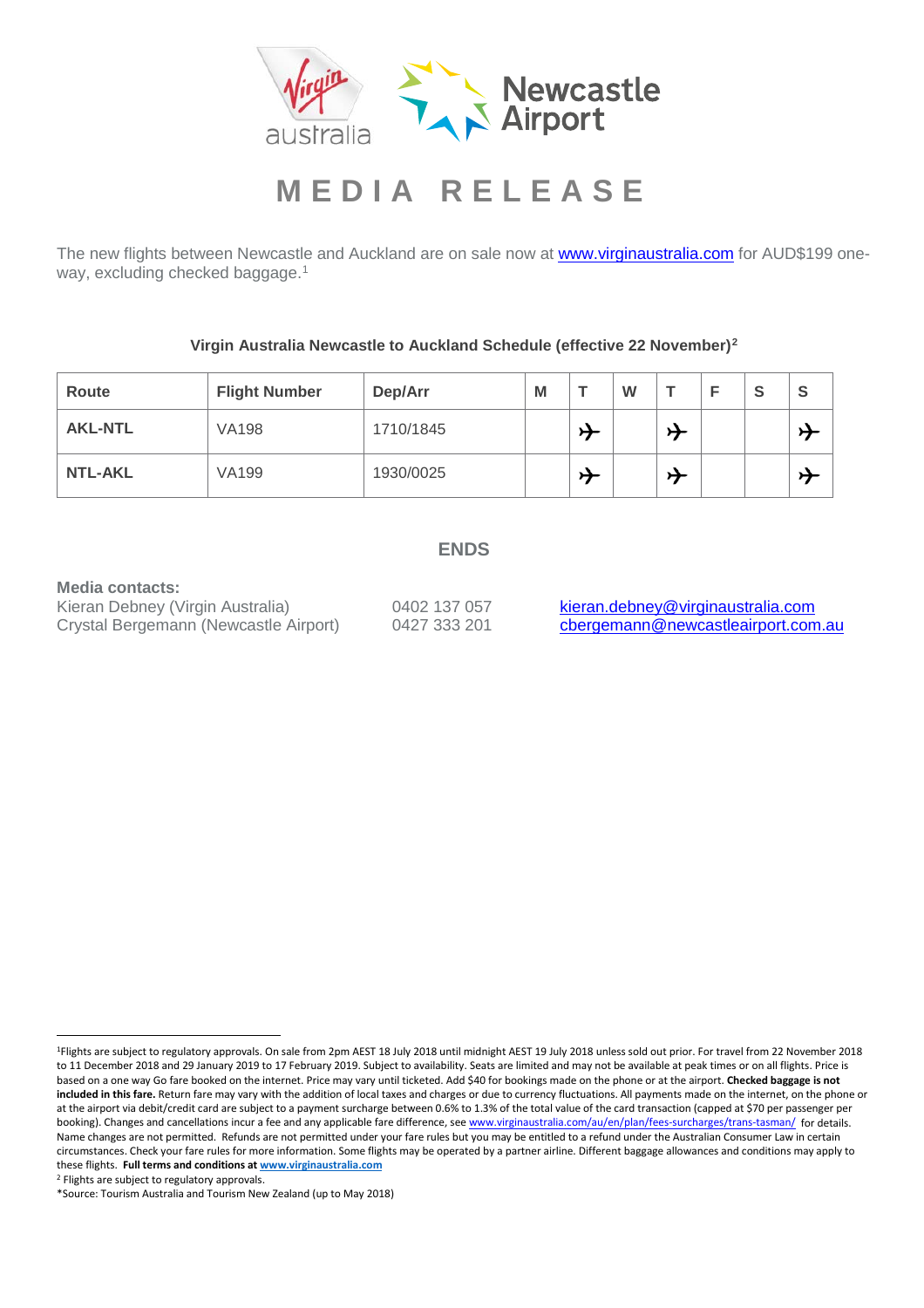

### Notes for the Editor:

Newcastle Airport<https://www.newcastleairport.com.au/> Newcastle Airport Facebook Page: <https://www.facebook.com/ntlairport/> Newcastle Airport Twitter Feed:<https://twitter.com/NTLairport> Virgin Australia:<https://www.virginaustralia.com/> Virgin Australia Facebook page:<https://www.facebook.com/virginaustralia> Virgin Australia Twitter Feed:<https://twitter.com/virginaustralia>

### **About Virgin Australia flights servicing Newcastle and Auckland effective as of 22 November 2018:**

- > 13-week seasonal service
- > 3 flights per week: Tuesday, Thursday, Sunday
- > First flight: Thursday 22 November 2018
- > Last flight: Sunday 17 February 2019
- > Flight times:
	- o Depart AKL 5.10 pm / Arrive NTL 6.45 pm
	- o Depart NTL 7.30 pm / Arrive AKL 12.25 am
- > Flight duration: 3 hours and 35 minutes
- > Aircraft type: Boeing B737-800 (seating 176 passengers)
- > Total number of seats during the season: 13,376
- > Regional economic benefit: estimated net benefit of up to \$6 million, \$3.1million in direct tourism spend, additional 58 jobs created in local community to support service
- > Freedom Air briefly operated flights between Newcastle and Auckland in 2001 before ceasing the following year
- > No other carrier has operated a service to a destination outside of Australia since 2002 (service between Newcastle and Norfolk Island operated in 2007).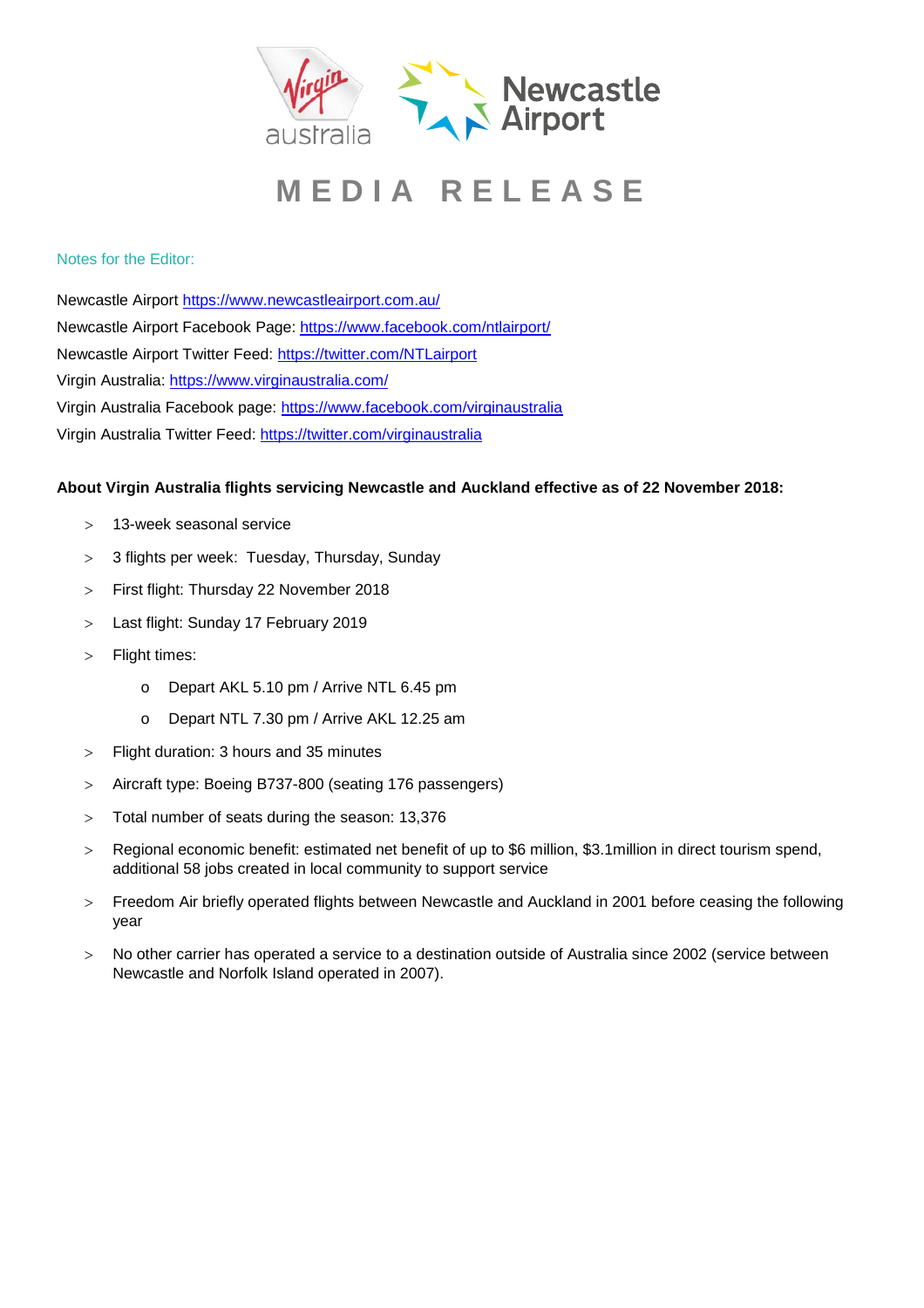

### Frequently Asked Questions

**1. When will the first flight to Auckland be?** Thursday, 22 November 2018

### **2. How often will there be flights to Auckland?** Flights to Auckland will operate from Newcastle three times per week, effective 22 November.

| <b>AKL-NTL</b> | <b>VA198</b> | 1710/1845 | $\overline{\phantom{0}}$ |  |  |  |
|----------------|--------------|-----------|--------------------------|--|--|--|
| <b>NTL-AKL</b> | <b>VA199</b> | 1930/0025 | $\overline{\phantom{0}}$ |  |  |  |

### **3. How long will the flight take?**

Three and a half hours.

### **4. What will the fares be?**

Virgin Australia has launched fares from only \$199 each way; there is a range of different fares available to suit all travellers' needs, flexibility and budgets.

### **5. When are tickets on sale?**

2.00pm today, Wednesday 18 July 2018.

### 6. **Why should I visit Auckland? What is there to do there?**

Auckland is the perfect short break destination, with incredible natural wonders on the doorstep of a world-class city. It offers something for everyone and cates as much for family holidays as it does for romantic getaways.

- o The Bay of Islands and Waiheke Island offers stunning beaches
- o There's bungee jumping and canyoning or sailing on the Waitemata Harbour for the adventurous
- o Dormant volcanoes for hiking
- o A great food and wine scene as well as a number of markets such as La Cigale for fresh local produce<br>
o Maori heritage walks to explore the city's history
- Maori heritage walks to explore the city's history
- o Lastly, there is also Hobbiton, the film set used in the Lord of the Rings movies!

#### **7. Is this a permanent route?**

No, this is a seasonal route for 13 weeks over the summer period, 22 November 2018 – 17 February 2019.

#### **8. What is a seasonal route?**

A seasonal route operates for a specific amount of time to cater to market needs. The airline commits to the delivery of the service for this period and, if deemed commercially viable by the airline, the service is often repeated annually. Other examples of seasonal flights include Sydney to Vancouver, Melbourne to Vancouver, Perth to Christchurch, Seoul to Cairns, Melbourne to Osaka.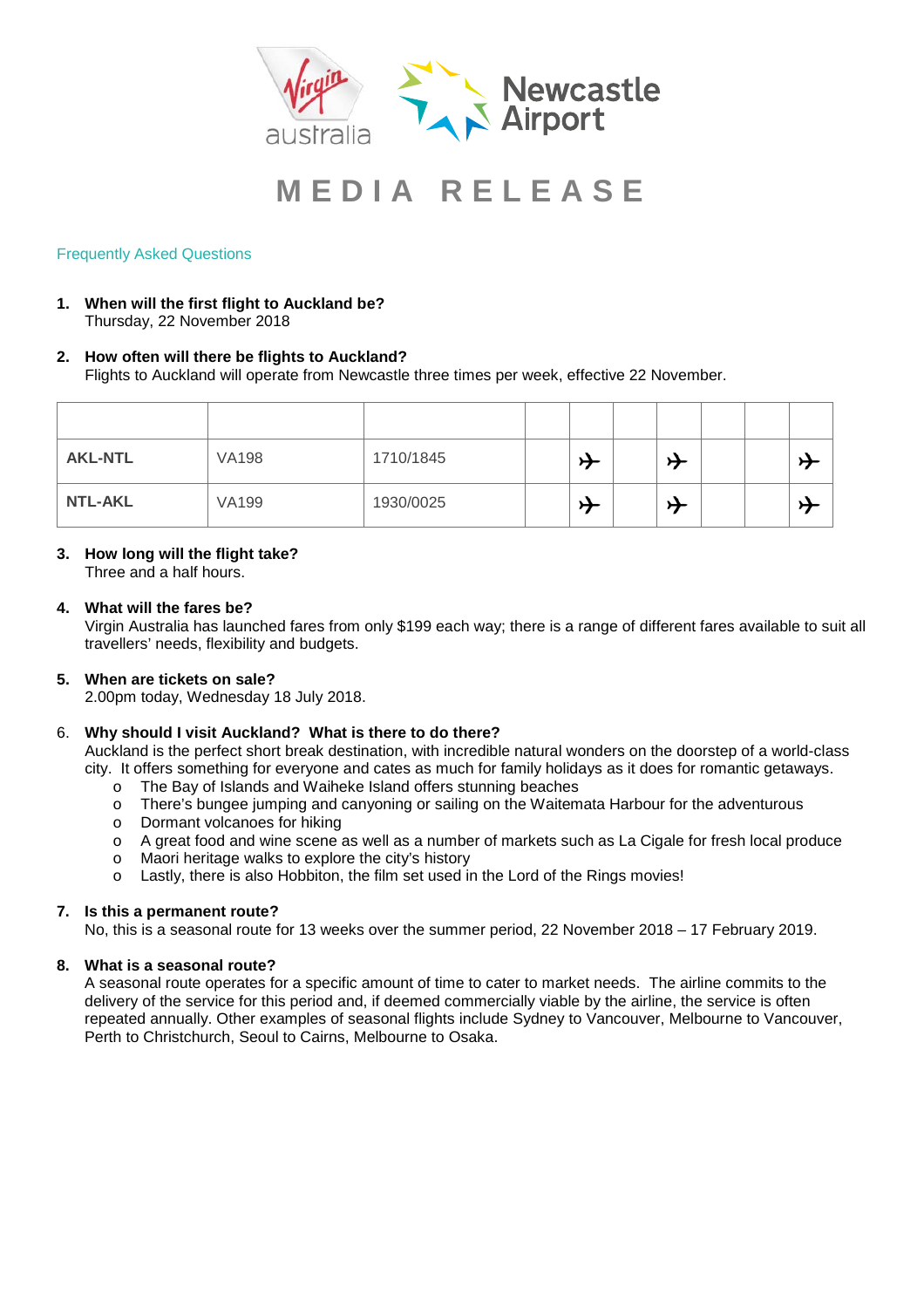

### **9. Why is Auckland only a seasonal route?**

The 13 week service between Newcastle and Auckland is being offered across the peak holiday period of November – February. Like all new products, you need to test the market. If demand is strong, there is a case for Newcastle Airport and Virgin Australia to discuss the feasibility of the route becoming a year round service. For this to happen though, we need the support of our community and region. We need travellers to support the service by going smarter from their local Airport.

### **10. What happens if I book a ticket to Auckland on 17 February but want to fly back to Newcastle after the season has ended?**

You would need to book a non-direct flight home.

### **11. Will this become a permanent route?**

It is up to Virgin Australia to decide this. However, if it is commercially viable and there is ongoing demand, there is a chance this could become permanent. Virgin Australia has recognised a need for direct flights to Auckland from the Hunter region and will continue to assess ongoing demand and viability for the route. You can help by always travelling to and from Newcastle when possible. Demonstrated demand helps to show airlines the scale of opportunity.

#### **12. What type of plane will fly this route?** Boeing 737-800, seating 176 passengers

### **13. Do I have a choice of classes on-board?** Yes. Virgin offers economy and business classes.

#### **14. Is there in-flight service?** Yes, inflight-service is provided in **some** ticket prices.

### **15. How much luggage can I take?**

Passengers should check this with Virgin Australia prior to flying.

### **16. Can I make group bookings?**

Yes, please contact Virgin directly for group bookings.

### **17. What is the airline safety rating?**

Virgin Australia are the operator of the aircraft and operate under a CASA approved Regular Passenger Transport Air Operators Certificate with full CASA approved Carriers Liability Insurance.

### 18. **Why has it taken so long to get international flights?**

Airlines decide on new routes based on market demand and commercial viability. Whilst Newcastle Airport works hard and proactively pitches new routes to airlines, it is up to the airlines to decide the routes for their aircraft. Securing new routes – both international and domestic – is a complex and competitive process. Ultimately, airlines decide where they fly their planes, and that decision is based on demand and driving return on these valuable assets.

#### 19. **When will we get the next international routes from Newcastle?**

Airlines will be watching to assess the success for this new international route.

We hope that with the people of the Hunter using this new route, other airlines will favourably view the market and will in turn, provide other opportunities for the region. Demonstrated demand helps to show airlines the scale of opportunity. You can help by always travelling to and from Newcastle when possible. Choose Newcastle Airport as your point A when you travel whether it be domestic, direct to New Zealand or hubbing international through Brisbane or Melbourne. We need you to show the airlines that we want to go smarter and fly from our local airport.